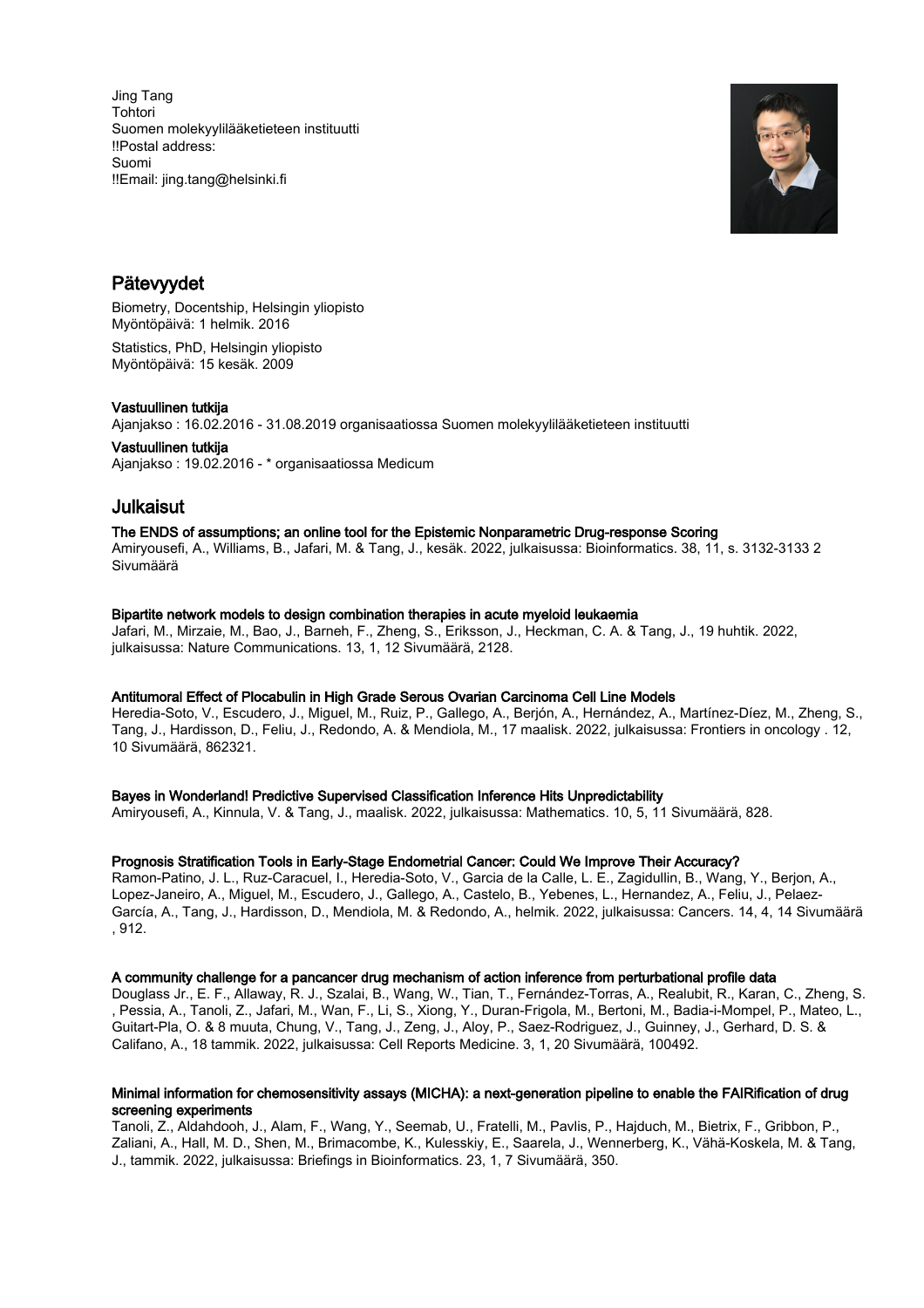#### SynergyFinder Plus: Toward Better Interpretation and Annotation of Drug Combination Screening Datasets

Zheng, S., Wang, W., Aldahdooh, J., Malyutina, A., Shadbahr, T., Tanoli, Z., Pessia, A. & Tang, J., 2022, julkaisussa: Genomics, Proteomics & Bioinformatics.

#### Using BERT to identify drug-target interactions from whole PubMed

Aldahdooh, J., Vähä-Koskela, M., Tang, J. & Tanoli, Z., 2022, julkaisussa: BMC Bioinformatics. 23, 1

#### Eribulin activity in soft tissue sarcoma monolayer and three-dimensional cell line models: could the combination with other drugs improve its antitumoral effect?

Escudero, J., Heredia-Soto, V., Wang, Y., Ruiz, P., Hu, Y., Gallego, A., Pozo-Kreilinger, J. J., Martinez-Marin, V., Berjon, A., Ortiz-Cruz, E., Bernabeu, D., Feliu, J., Tang, J., Redondo, A. & Mendiola, M., 4 jouluk. 2021, julkaisussa: Cancer Cell International. 21, 1, 11 Sivumäärä, 646.

## Vascular adhesion protein-1 defines a unique subpopulation of human hematopoietic stem cells and regulates their proliferation

Iftakhar-e-Khuda, I., Pessia, A., Zheng, S., Kankainen, M., Kontro, M., Karikoski, M., Laurila, J., Gerke, H., Tadayon, S., Hollmén, M., Tang, J., Imhof, B. A., Salmi, M. & Jalkanen, S., jouluk. 2021, julkaisussa: Cellular and Molecular Life Sciences. 78, 23, s. 7851–7872 22 Sivumäärä

#### Drug repurposing for COVID-19 using graph neural network and harmonizing multiple evidence

Hsieh, K., Wang, Y., Chen, L., Zhao, Z., Savitz, S., Jiang, X., Tang, J. & Kim, Y., 30 marrask. 2021, julkaisussa: Scientific Reports. 11, 1, 13 Sivumäärä, 23179.

#### Network-guided identification of cancer-selective combinatorial therapies in ovarian cancer

He, L., Bulanova, D., Oikkonen, J., Häkkinen, A., Zhang, K., Zheng, S., Wang, W., Erkan, E. P., Carpén, O., Joutsiniemi, T., Hietanen, S., Hynninen, J., Huhtinen, K., Hautaniemi, S., Vähärautio, A., Tang, J., Wennerberg, K. & Aittokallio, T., 3 marrask. 2021, julkaisussa: Briefings in Bioinformatics. 22, 6, 12 Sivumäärä, 272.

#### R-BERT-CNN: Drug-target interactions extraction from biomedical literature

Aldahdooh, J., Tanoli, Z. & Tang, J., 2 marrask. 2021, Proceedings of the BioCreative VII Challenge Evaluation Workshop. s. 102-106 5 Sivumäärä

#### Comparative analysis of molecular fingerprints in prediction of drug combination effects

Zagidullin, B., Wang, Z., Guan, Y., Pitkänen, E. & Tang, J., marrask. 2021, julkaisussa: Briefings in Bioinformatics. 22, 6, 15 Sivumäärä, 291.

#### Heterogeneous modulation of Bcl-2 family members and drug efflux mediate MCL-1 inhibitor resistance in multiple myeloma

Bolomsky, A., Miettinen, J. J., Malyutina, A., Besse, A., Huber, J., Fellinger, S., Breid, H., Parsons, A., Klavins, K., Hannich, J. T., Kubicek, S., Caers, J., Hübl, W., Schreder, M., Zojer, N., Driessen, C., Tang, J., Besse, L., Heckman, C. & Ludwig, H., 26 lokak. 2021, julkaisussa: Blood advances. 5, 20, s. 4125-4139 15 Sivumäärä

#### Application of microfluidic chips in anticancer drug screening

Fan, X., Deng, Z., Yan, Y., E. Orel, V., Shypko, A., B. Orel, V., Ivanova, D., Pilarsky, C., Tang, J., Chen, Z-S. & Zhang, J., 30 syysk. 2021, (E-pub ahead of print) julkaisussa: Bosnian Journal of Basic Medical Sciences.

#### Combination Therapy with Fluoxetine and the Nucleoside Analog GS-441524 Exerts Synergistic Antiviral Effects against Different SARS-CoV-2 Variants In Vitro

Brunotte, L., Zheng, S., Mecate-Zambrano, A., Tang, J., Ludwig, S., Rescher, U. & Schloer, S., 3 syysk. 2021, julkaisussa: Pharmaceutics. 13, 9, 13 Sivumäärä, 1400.

#### Network-based modeling of herb combinations in traditional Chinese medicine

Wang, Y., Yang, H., Chen, L., Jafari, M. & Tang, J., syysk. 2021, julkaisussa: Briefings in Bioinformatics. 22, 5, s. 1-13 13 Sivumäärä, 106.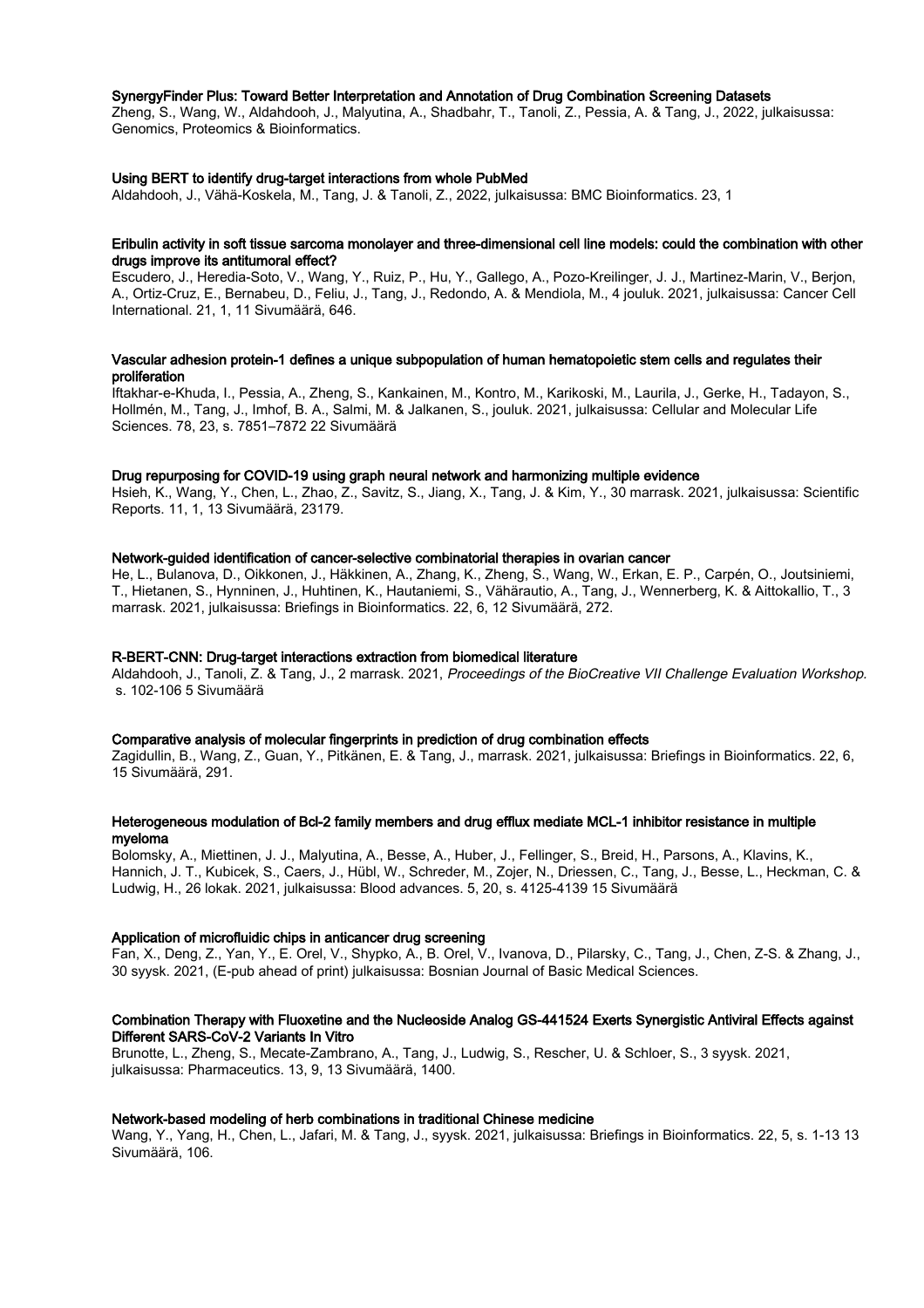#### S100 Calcium Binding Protein Family Members Associate With Poor Patient Outcome and Response to Proteasome Inhibition in Multiple Myeloma

Liu, M., Wang, Y., Miettinen, J. J., Kumari, R., Majumder, M. M., Tierney, C., Bazou, D., Parsons, A., Suvela, M., Lievonen, J., Silvennoinen, R., Anttila, P., Dowling, P., O'Gorman, P., Tang, J. & Heckman, C. A., 16 elok. 2021, julkaisussa: Frontiers in Cell and Developmental Biology. 9, 14 Sivumäärä, 723016.

#### DrugComb update: a more comprehensive drug sensitivity data repository and analysis portal

Zheng, S., Aldahdooh, J., Shadbahr, T., Wang, Y., Aldahdooh, D., Bao, J., Wang, W. & Tang, J., 2 heinäk. 2021, julkaisussa: Nucleic Acids Research. 49, W1, s. W174-W184 11 Sivumäärä

#### RNA atlas of human bacterial pathogens uncovers stress dynamics linked to infection

Avican, K., Aldahdooh, J., Togninalli, M., Mahmud, A. K. M. F., Tang, J., Borgwardt, K. M., Rhen, M. & Fällman, M., 2 kesäk. 2021, julkaisussa: Nature Communications. 12, 1, 14 Sivumäärä, 3282.

## A three-term recurrence relation for accurate evaluation of transition probabilities of the simple birth-and-death process

Pessia, A. & Tang, J., kesäk. 2021, julkaisussa: BIT Numerical Mathematics. 61, 2, s. 561–585 25 Sivumäärä

## Drug synergy of combinatory treatment with remdesivir and the repurposed drugs fluoxetine and itraconazole effectively impairs SARS-CoV-2 infection in vitro

Schloer, S., Brunotte, L., Mecate-Zambrano, A., Zheng, S., Tang, J., Ludwig, S. & Rescher, U., kesäk. 2021, julkaisussa: British Journal of Pharmacology. 178, 11, s. 2339-2350 12 Sivumäärä

#### Identification of Celecoxib targeted proteins using label-free thermal proteome profiling on rat hippocampus

Gholizadeh, E., Karbalaei, R., Khaleghian, A., Salimi, M., Gilany, K., Soliymani, R., Tanoli, Z., Rezadoost, H., Baumann, M., Jafari, M. & Tang, J., 1 toukok. 2021, julkaisussa: Molecular pharmacology : an international journal. 99, 5, s. 308-318 11 Sivumäärä

#### Common pitfalls and recommendations for using machine learning to detect and prognosticate for COVID-19 using chest radiographs and CT scans

AIX-COVNET, Roberts, M., Gozaliasl, G., Tang, J. & Shadbahr, T., maalisk. 2021, julkaisussa: Nature Machine Intelligence. 3, 3, s. 199-217 19 Sivumäärä

#### Seasonal variation in the brain mu-opioid receptor availability

Sun, L., Tang, J., Liljenbäck, H., Honkaniemi, A., Virta, J., Isojärvi, J., Karjalainen, T., Kantonen, T., Nuutila, P., Hietala, J., Kaasinen, V., Kalliokoski, K., Hirvonen, J., Scheinin, H., Helin, S., Eerola, K., Savontaus, E., Yatkin, E., Rinne, J. O., Roivainen, A. & 1 muuta, Nummenmaa, L., 10 helmik. 2021, julkaisussa: Journal of Neuroscience. 41, 6, s. 1265-1273 9 Sivumäärä

## Anticancer drug synergy prediction in understudied tissues using transfer learning

Kim, Y., Zheng, S., Tang, J., Jim Zheng, W., Li, Z. & Jiang, X., 15 tammik. 2021, julkaisussa: Journal of the American Medical Informatics Association. 28, 1, s. 42-51 10 Sivumäärä

## CD73 contributes to anti‐inflammatory properties of afferent lymphatic endothelial cells in humans and mice

Eichin, D., Pessia, A., Takeda, A., Laakkonen, J., Bellmann, L., Kankainen, M., Imhof, B. A., Stoitzner, P., Tang, J., Salmi, M. & Jalkanen, S., 12 tammik. 2021, julkaisussa: European Journal of Immunology. 51, 1, s. 231–246 16 Sivumäärä

## Chloroplot: An Online Program for the Versatile Plotting of Organelle Genomes

Zheng, S., Poczai, P., Hyvönen, J., Tang, J. & Amiryousefi, A., 25 syysk. 2020, julkaisussa: Frontiers in Genetics. 11, 8 Sivumäärä, 576124.

## Unsupervised Learning and Multipartite Network Models: A Promising Approach for Understanding Traditional Medicine

Jafari, M., Wang, Y., Amiryousefi, A. & Tang, J., 26 elok. 2020, julkaisussa: Frontiers in Pharmacology. 11, 10 Sivumäärä, 1319.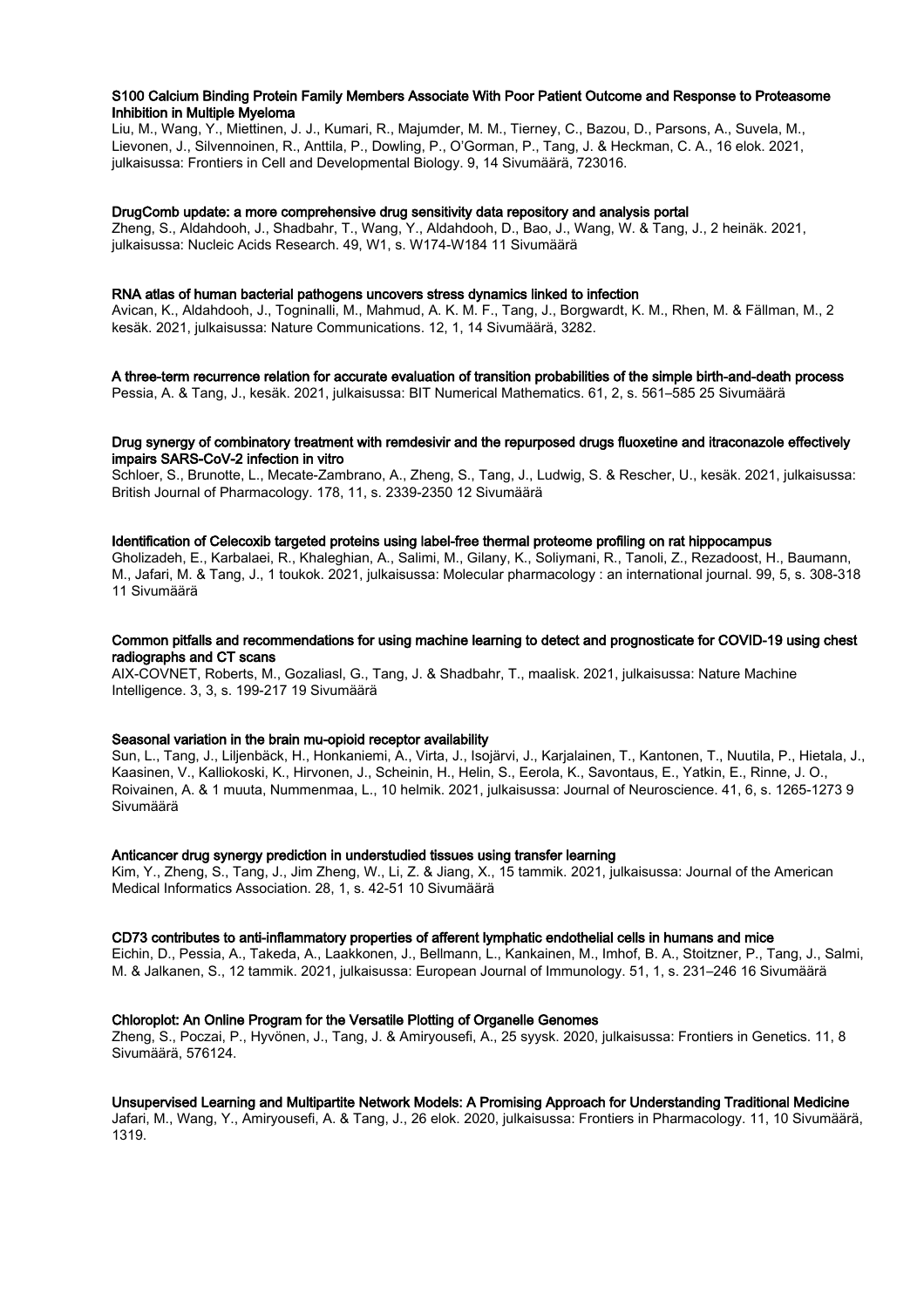#### Can We Assume the Gene Expression Profile as a Proxy for Signaling Network Activity?

Piran, M., Karbalaei, R., Piran, M., Aldahdooh, J., Mirzaie, M., Ansari-Pour, N., Tang, J. & Jafari, M., kesäk. 2020, julkaisussa: Biomolecules. 10, 6, 15 Sivumäärä, 850.

## Multi-parametric single cell evaluation defines distinct drug responses in healthy hematologic cells that are retained in corresponding malignant cell types

Majumder, M. M., Leppä, A-M., Hellesøy, M., Dowling, P., Malyutina, A., Kopperud, R., Bazou, D., Andersson, E., Parsons, A., Tang, J., Kallioniemi, O., Mustjoki, S., O´Gorman, P., Wennerberg, K., Porkka, K., Gjertsen, B. T. & Heckman, C. A., kesäk. 2020, julkaisussa: Haematologica. 105, 6, s. 1527-1538 12 Sivumäärä

#### Exploration of databases and methods supporting drug repurposing: a comprehensive survey

Rehman, Z. U., Seemab, U., Scherer, A., Wennerberg, K., Tang, J. & Vähä-Koskela, M., 14 helmik. 2020, julkaisussa: Briefings in Bioinformatics. 22, 2, s. 1656-1678 23 Sivumäärä

#### Combined gene essentiality scoring improves the prediction of cancer dependency maps

Wang, W., Malyutina, A., Pessia, A., Saarela, J., Heckman, C. A. & Tang, J., jouluk. 2019, julkaisussa: EBioMedicine. 50, s. 67-80 14 Sivumäärä

#### Predicting Meridian in Chinese traditional medicine using machine learning approaches

Wang, Y., Jafari, M., Tang, Y. & Tang, J., 25 marrask. 2019, julkaisussa: PLoS Computational Biology. 15, 11, 21 Sivumäärä, 1007249.

#### Network pharmacology modeling identifies synergistic Aurora B and ZAK interaction in triple-negative breast cancer

Tang, J., Gautam, P., Gupta, A., He, L., Timonen, S., Akimov, Y., Wang, W., Szwajda, A., Jaiswal, A., Turei, D., Yadav, B. , Kankainen, M., Saarela, J., Saez-Rodriguez, J., Wennerberg, K. & Aittokallio, T., 8 heinäk. 2019, julkaisussa: npj Systems Biology and Applications. 5, 1, 11 Sivumäärä, 20.

#### DrugComb: an integrative cancer drug combination data portal

Zagidullin, B., Aldahdooh, J., Zheng, S., Wang, W., Wang, Y., Saad, J., Malyutina, A., Jafari, M., Tanoli, Z-R., Pessia, A. & Tang, J., 2 heinäk. 2019, julkaisussa: Nucleic Acids Research. 47, W1, s. W43-W51 9 Sivumäärä

#### Community assessment to advance computational prediction of cancer drug combinations in a pharmacogenomic screen

Menden, M. P., Wang, D., Mason, M. J., Szalai, B., Bulusu, K. C., Guan, Y., Yu, T., Kang, J., Jeon, M., Wolfinger, R., Nguyen, T., Zaslavskiy, M., Abante, J., Abecassis, B. S., Aben, N., Aghamirzaie, D., Aittokallio, T., Akhtari, F. S., Allazikani, B., Alam, T. & 280 muuta, Allam, A., Allen, C., de Almeida, M. P., Altarawy, D., Alves, V., Amadoz, A., Anchang, B., Antolin, A. A., Ash, J. R., Aznar, V. R., Ba-alawi, W., Bagheri, M., Bajic, V., Ball, G., Ballester, P. J., Baptista, D., Bare, C., Bateson, M., Bender, A., Bertrand, D., Wijayawardena, B., Boroevich, K. A., Bosdriesz, E., Bougouffa, S., Bounova, G. , Brouwer, T., Bryant, B., Calaza, M., Calderone, A., Calza, S., Capuzzi, S., Carbonell-Caballero, J., Carlin, D., Carter, H., Castagnoli, L., Celebi, R., Cesareni, G., Chang, H., Chen, G., Chen, H., Chen, H., Cheng, L., Chernomoretz, A., Chicco, D., Cho, K-H., Cho, S., Choi, D., Choi, J., Choi, K., Choi, M., Cock, M. D., Coker, E., Cortes-Ciriano, I., Cserzö, M., Cubuk, C., Curtis, C., Daele, D. V., Dang, C. C., Dijkstra, T., Dopazo, J., Draghici, S., Drosou, A., Dumontier, M., Ehrhart, F., Eid, F-E., ElHefnawi, M., Elmarakeby, H., van Engelen, B., Engin, H. B., de Esch, I., Evelo, C., Falcao, A. O., Farag, S. , Fernandez-Lozano, C., Fisch, K., Flobak, A., Fornari, C., Foroushani, A. B. K., Fotso, D. C., Fourches, D., Friend, S., Frigessi, A., Gao, F., Gao, X., Gerold, J. M., Gestraud, P., Ghosh, S., Gillberg, J., Godoy-Lorite, A., Godynyuk, L., Godzik, A., Goldenberg, A., Gomez-Cabrero, D., Gonen, M., de Graaf, C., Gray, H., Grechkin, M., Guimera, R., Guney, E., Haibe-Kains, B., Han, Y., Hase, T., He, D., He, L., Heath, L. S., Hellton, K. H., Helmer-Citterich, M., Hidalgo, M. R., Hidru, D., Hill, S. M., Hochreiter, S., Hong, S., Hovig, E., Hsueh, Y-C., Hu, Z., Huang, J. K., Huang, R. S., Hunyady, L., Hwang, J., Hwang, T. H., Hwang, W., Hwang, Y., Isayev, O., Don't Walk, O. B., Jack, J., Jahandideh, S., Ji, J., Jo, Y., Kamola, P. J., Kanev, G. K., Karacosta, L., Karimi, M., Kaski, S., Kazanov, M., Khamis, A. M., Khan, S. A., Kiani, N. A., Kim, A., Kim, J., Kim, J., Kim, K., Kim, K., Kim, S., Kim, Y., Kim, Y., Kirk, P. D. W., Kitano, H., Klambauer, G., Knowles, D., Ko, M., Kohn-Luque, A., Kooistra, A. J., Kuenemann, M. A., Kuiper, M., Kurz, C., Kwon, M., van Laarhoven, T., Laegreid, A., Lederer, S. , Lee, H., Lee, J., Lee, Y. W., Lepp\_aho, E., Lewis, R., Li, J., Li, L., Liley, J., Lim, W. K., Lin, C., Liu, Y., Lopez, Y., Low, J., Lysenko, A., Machado, D., Madhukar, N., Maeyer, D. D., Malpartida, A. B., Mamitsuka, H., Marabita, F., Marchal, K., Marttinen, P., Mason, D., Mazaheri, A., Mehmood, A., Mehreen, A., Michaut, M., Miller, R. A., Mitsopoulos, C., Modos, D., Moerbeke, M. V., Moo, K., Motsinger-Reif, A., Movva, R., Muraru, S., Muratov, E., Mushthofa, M., Nagarajan, N., Nakken, S., Nath, A., Neuvial, P., Newton, R., Ning, Z., Niz, C. D., Oliva, B., Olsen, C., Palmeri, A., Panesar, B., Papadopoulos, S. , Park, J., Park, S., Park, S., Pawitan, Y., Peluso, D., Pendyala, S., Peng, J., Perfetto, L., Pirro, S., Plevritis, S., Politi, R., Poon, H., Porta, E., Prellner, I., Preuer, K., Pujana, M. A., Ramnarine, R., Reid, J. E., Reyal, F., Richardson, S., Ricketts, C., Rieswijk, L., Rocha, M., Rodriguez-Gonzalvez, C., Roell, K., Rotroff, D., de Ruiter, J. R., Rukawa, P., Sadacca, B., Safikhani, Z., Safitri, F., Sales-Pardo, M., Sauer, S., Schlichting, M., Seoane, J. A., Serra, J., Shang, M-M., Sharma, A., Sharma, H., Shen, Y., Shiga, M., Shin, M., Shkedy, Z., Shopsowitz, K., Sinai, S., Skola, D., Smirnov, P., Soerensen, I. F.,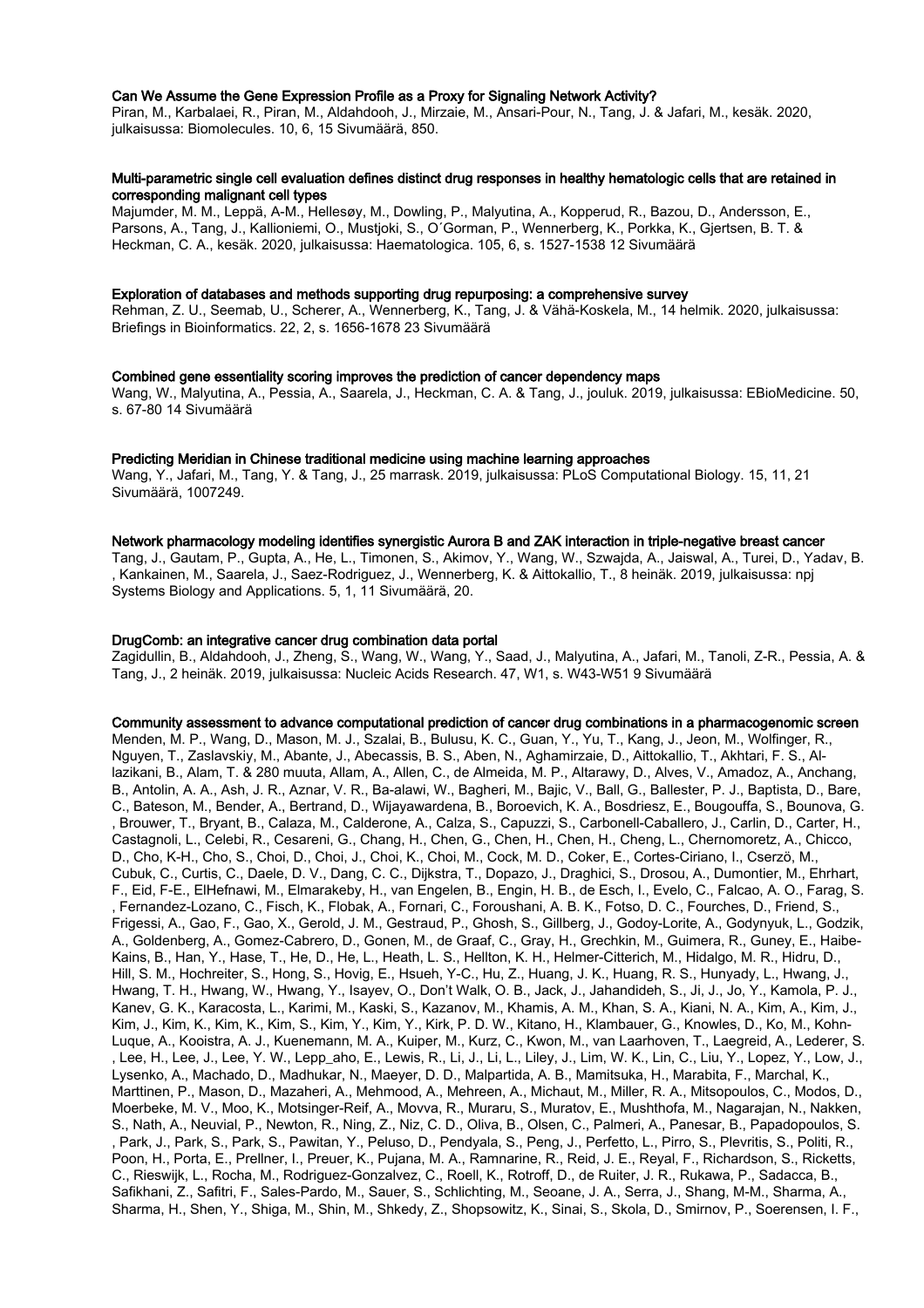Soerensen, P., Song, J-H., Song, S. O., Soufan, O., Spitzmueller, A., Steipe, B., Suphavilai, C., Tamayo, S. P., Tamborero, D., Tang, J., Tanoli, Z-R., Tarres-Deulofeu, M., Tegner, J., Thommesen, L., Tonekaboni, S. A. M., Tran, H., Troyer, E. D., Truong, A., Tsunoda, T., Turu, G., Tzeng, G-Y., Verbeke, L., Videla, S. & Consortium, A-S. D. C. DREAM., 17 kesäk. 2019, julkaisussa: Nature Communications. 10, 1, 17 Sivumäärä, 2674.

## Drug combination sensitivity scoring facilitates the discovery of synergistic and efficacious drug combinations in cancer

Malyutina, A., Majumder, M. M., Wang, W., Pessia, A., Heckman, C. A. & Tang, J., 20 toukok. 2019, julkaisussa: PLoS Computational Biology. 15, 5, 19 Sivumäärä, 1006752.

## Loss-of-function mutations with circadian rhythm regulator Per1/Per2 lead to premature ovarian insufficiency

Zheng, Y., Liu, C., Li, Y., Jiang, H., Yang, P., Tang, J., Xu, Y., Wang, H. & He, Y., huhtik. 2019, julkaisussa: Biology of Reproduction. 100, 4, s. 1066-1072 7 Sivumäärä

## Making Sense of the Epigenome Using Data Integration Approaches

Cazaly, E., Saad, J., Wang, W., Heckman, C., Ollikainen, M. & Tang, J., 19 helmik. 2019, julkaisussa: Frontiers in Pharmacology. 10, 15 Sivumäärä, 126.

## Eltrombopag Promotes Megakaryocyte Survival and Signaling in the Presence of Specific Cytotoxic Agents

Javarappa, K. K., Tsallos, D., Zagidullin, B., Saad, J., Tang, J., Ramos, P. M., Pallaud, C. & Heckman, C. A., 3 jouluk. 2018.

#### Drug Target Commons 2.0: a community platform for systematic analysis of drug target interaction profiles

Tanoli, Z., Alam, Z., Vähä-Koskela, M., Ravikumar, B., Malyutina, A., Jaiswal, A., Tang, J., Wennerberg, K. & Aittokallio, T. , 13 syysk. 2018, julkaisussa: Database-The journal of biological databases and curation. 13 Sivumäärä, 083.

## Patient-Customized Drug Combination Prediction and Testing for T-cell Prolymphocytic Leukemia Patients

He, L., Tang, J., Andersson, E. I., Timonen, S., Koschmieder, S., Wennerberg, K., Mustjoki, S. & Aittokallio, T., 1 toukok. 2018, julkaisussa: Cancer Research. 78, 9, s. 2407-2418 12 Sivumäärä

## Discovery of novel drug sensitivities in T-PLL by high-throughput ex vivo drug testing and mutation profiling

Andersson, E. I., Pützer, S., Yadav, B., Dufva, O., Khan, S., He, L., Sellner, L., Schrader, A., Crispatzu, G., Oleś, M., Zhang, H., Adnan-Awad, S., Lagström, S., Bellanger, D., Mpindi, J. P., Eldfors, S., Pemovska, T., Pietarinen, P., Lauhio, A., Tomska, K. & 19 muuta, Cuesta-Mateos, C., Faber, E., Koschmieder, S., Brümmendorf, T. H., Kytölä, S., Savolainen, E-R., Siitonen, T., Ellonen, P., Kallioniemi, O., Wennerberg, K., Ding, W., Stern, M-H., Huber, W., Anders, S., Tang, J., Aittokallio, T., Zenz, T., Herling, M. & Mustjoki, S., maalisk. 2018, julkaisussa: Leukemia. 32, 3, s. 774-787 14 Sivumäärä

## Drug Target Commons: A Community Effort to Build a Consensus Knowledge Base for Drug-Target Interactions

Tang, J., Tanoli, Z-R., Ravikumar, B., Alam, Z., Rebane, A., Vähä-Koskela, M., Peddinti, G., van Adrichem, A. J., Wakkinen, J., Jaiswal, A., Karjalainen, E., Gautam, P., He, L., Parri, E., Khan, S., Gupta, A., Ali, M., Yetukuri, L., Gustavsson, A-L., Seashore-Ludlow, B. & 6 muuta, Hersey, A., Leach, A. R., Overington, J. P., Repasky, G., Wennerberg, K. & Aittokallio, T., 15 helmik. 2018, julkaisussa: Cell chemical biology. 25, 2, s. 224-+ 8 Sivumäärä

## Eltrombopag Promotes Megakaryocyte Survival and Signaling in the Presence of Specific Cytotoxic Agents

Javarappa, K. K., Tsallos, D., Zagidullin, B., Saad, J., Tang, J., Ramos, P. M., Pallaud, C. & Heckman, C. A., 2018, julkaisussa: Blood. 132

## Methods for High-throughput Drug Combination Screening and Synergy Scoring

He, L., Kulesskiy, E., Saarela, J. S., Turunen, L. L., Wennerberg, J. K., Aittokallio, T. A. & Tang, J., 2018, Cancer Systems Biology. von Stechow, L. (toim.). New York: Humana press, s. 351-398 48 Sivumäärä (Methods in molecular biology; nro 1711).

## Multi-Parametric Single Cell Profiling Defines Distinct Drug Responses in Healthy Hematological Cell Lineages That Are Retained in Corresponding Malignant Cell Types

Majumder, MM., Leppä, A-M., Hellesøy, M., Dowling, P., Malyutina, A., Bazou, D., Andersson, E. I., Parsons, A., Tang, J., Kallioniemi, O-P., Mustjoki, S. M., O'Gorman, P., Wennerberg, J. K., Porkka, K. V. K., Gjertsen, B-T. & Heckman, C. A., 2018, julkaisussa: Blood. 132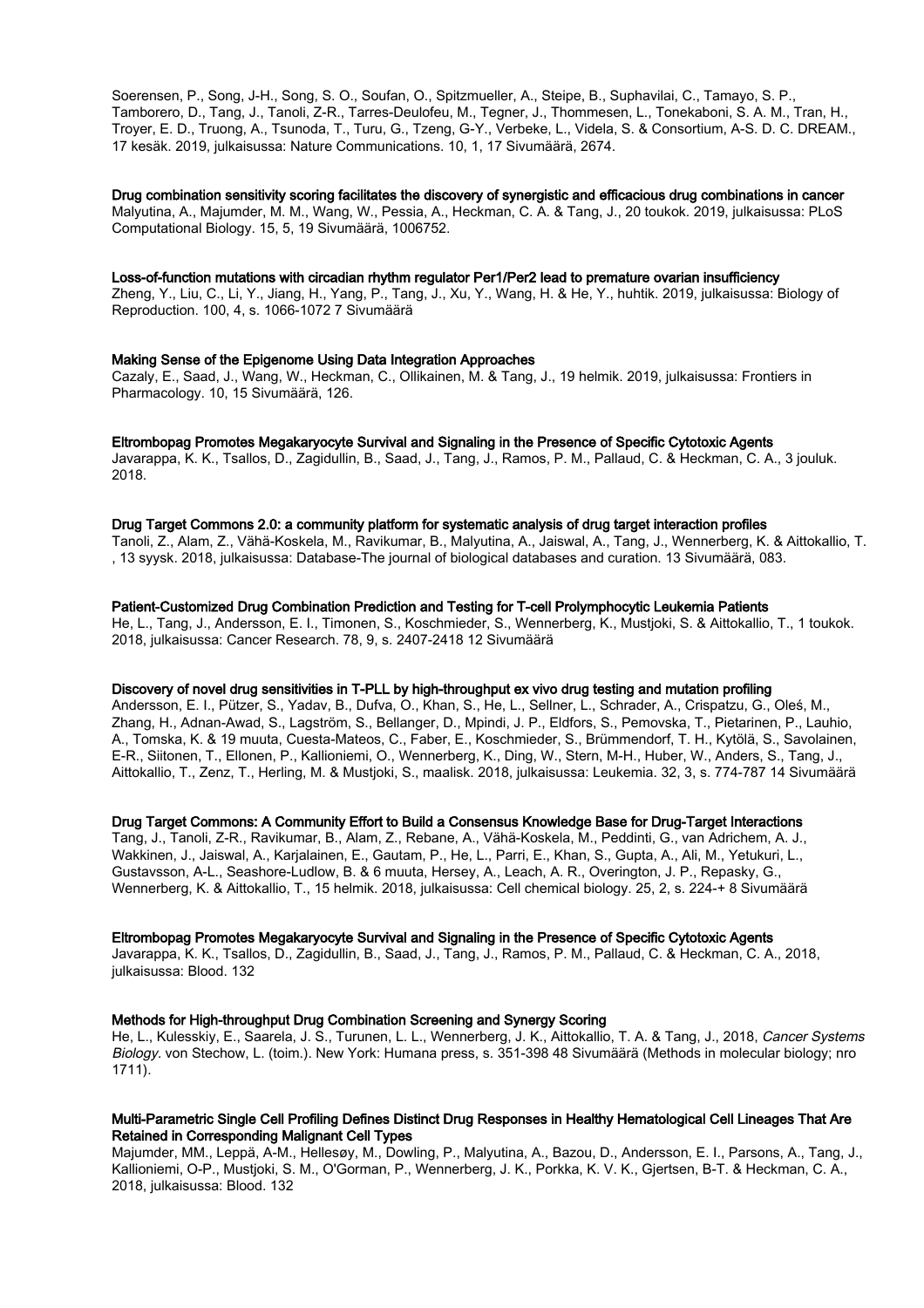#### A Community Challenge for Inferring Genetic Predictors of Gene Essentialities through Analysis of a Functional Screen of Cancer Cell Lines

Gönen, M., Weir, B. A., Cowley, G. S., Vazquez, F., Guan, Y., Jaiswal, A., Karasuyama, M., Uzunangelov, V., Wang, T., Tsherniak, A., Howell, S., Marbach, D., Hoff, B., Norman, T. C., Airola, A., Bivol, A., Bunte, K., Carlin, D., Chopra, S., Deran, A. & 26 muuta, Ellrott, K., Gopalacharyulu, P., Graim, K., Kaski, S., Khan, S. A., Newton, Y., Ng, S., Pahikkala, T., Paull, E., Sokolov, A., Tang, H., Tang, J., Wennerberg, K., Xie, Y., Zhan, X., Zhu, F., Aittokallio, T., Mamitsuka, H., Stuart, J. M., Boehm, J. S., Root, D. E., Xiao, G., Stolovitzky, G., Hahn, W. C., Margolin, A. A. & Broad-DREAM Community, 22 marrask. 2017, julkaisussa: Cell Systems. 5, 5, s. 485-+ 16 Sivumäärä

#### The inconvenience of data of convenience: computational research beyond post-mortem analyses

Azencott, C-A., Aittokallio, T., Roy, S., Norman, T., Friend, S., Stolovitzky, G., Goldenberg, A., DREAM Idea Challenge Consortium & Tang, J., lokak. 2017, julkaisussa: Nature methods. 14, 10, s. 937-938 2 Sivumäärä

#### JAK1/2 and BCL2 inhibitors synergize to counteract bone marrow stromal cell-induced protection of AML

Karjalainen, R., Pemovska, T., Popa, M., Liu, M., Javarappa, K. K., Majumder, M. M., Yadav, B., Tamborero, D., Tang, J., Bychkov, D., Kontro, M., Parsons, A., Suvela, M., Safont, M. M., Porkka, K., Aittokallio, T., Kallioniemi, O., McCormack, E., Gjertsen, B. T., Wennerberg, K. & 2 muuta, Knowles, J. & Heckman, C. A., 10 elok. 2017, julkaisussa: Blood. 130, 6, s. 789-802 14 Sivumäärä

#### SynergyFinder: a web application for analyzing drug combination dose-response matrix data

Ianevski, A., He, L., Aittokallio, T. & Tang, J., 1 elok. 2017, julkaisussa: Bioinformatics. 33, 15, s. 2413-2415 3 Sivumäärä

#### Seed-effect modeling improves the consistency of genome-wide loss-of-function screens and identifies synthetic lethal vulnerabilities in cancer cells

Jaiswal, A., Peddinti, G., Akimov, Y., Wennerberg, K., Kuznetsov, S., Tang, J. & Aittokallio, T., 1 kesäk. 2017, julkaisussa: Genome medicine. 9, 15 Sivumäärä, 51.

#### Treatment of novel IL17A inhibitor in glioblastoma implementing 3rd generation co-culture cell line and patient-derived tumor model

Khan, M. S. S., Asif, M., Basheer, M. K. A., Kang, C. W., Al-Suede, F. S., Ein, O. C., Tang, J., Majid, A. S. A. & Majid, A. M. S. A., 15 toukok. 2017, julkaisussa: European Journal of Pharmacology. 803, s. 24-38 15 Sivumäärä

## Systematic drug sensitivity testing reveals synergistic growth inhibition by dasatinib or mTOR inhibitors with paclitaxel in ovarian granulosa cell tumor cells

Haltia, U-M., Andersson, N., Yadav, B., Farkkila, A., Kulesskiy, E., Kankainen, M., Tang, J., Butzow, R., Riska, A., Leminen, A., Heikinheimo, M., Kallioniemi, O., Unkila-Kallio, L., Wennerberg, K., Aittokallio, T. & Anttonen, M., maalisk. 2017, julkaisussa: Gynecologic Oncology. 144, 3, s. 621-630 10 Sivumäärä

#### Informatics Approaches for Predicting, Understanding, and Testing Cancer Drug Combinations

Tang, J., 2017, Kinase Signaling Networks. Tan, A-C. & Huang, P. H. (toim.). 1st ed. toim. New York: Humana press, s. 485-506 22 Sivumäärä ( Methods in Molecular Biology; painos 1636).

#### Crowdsourced assessment of common genetic contribution to predicting anti-TNF treatment response in rheumatoid arthritis

Sieberts, S. K., Zhu, F., Garcia-Garcia, J., Stahl, E., Pratap, A., Pandey, G., Pappas, D., Aguilar, D., Anton, B., Bonet, J., Eksi, R., Fornes, O., Guney, E., Li, H., Marin, M. A., Panwar, B., Planas-Iglesias, J., Poglayen, D., Cui, J., Falcao, A. O. & 31 muuta, Suver, C., Hoff, B., Balagurusamy, V. S. K., Dillenberger, D., Neto, E. C., Norman, T., Aittokallio, T., Ammadud-din, M., Azencott, C-A., Bellon, V., Boeva, V., Bunte, K., Chheda, H., Cheng, L., Corander, J., Dumontier, M., Goldenberg, A., Gopalacharyulu, P., Hajiloo, M., Hidru, D., Jaiswal, A., Kaski, S., Khalfaoui, B., Khan, S. A., Kramer, E. R. , Marttinen, P., Pirinen, M., Saarela, J., Tang, J., Wennerberg, K. & Rheumatoid Arth Challenge, elok. 2016, julkaisussa: Nature Communications. 7, 9 Sivumäärä, 12460.

#### From drug response profiling to target addiction scoring in cancer cell models

Yadav, B., Gopalacharyulu, P., Pemovska, T., Khan, S. A., Szwajda, A., Tang, J., Wennerberg, K. & Aittokallio, T., lokak. 2015, julkaisussa: Disease Models & Mechanisms. 8, 10, s. 1255-1264 10 Sivumäärä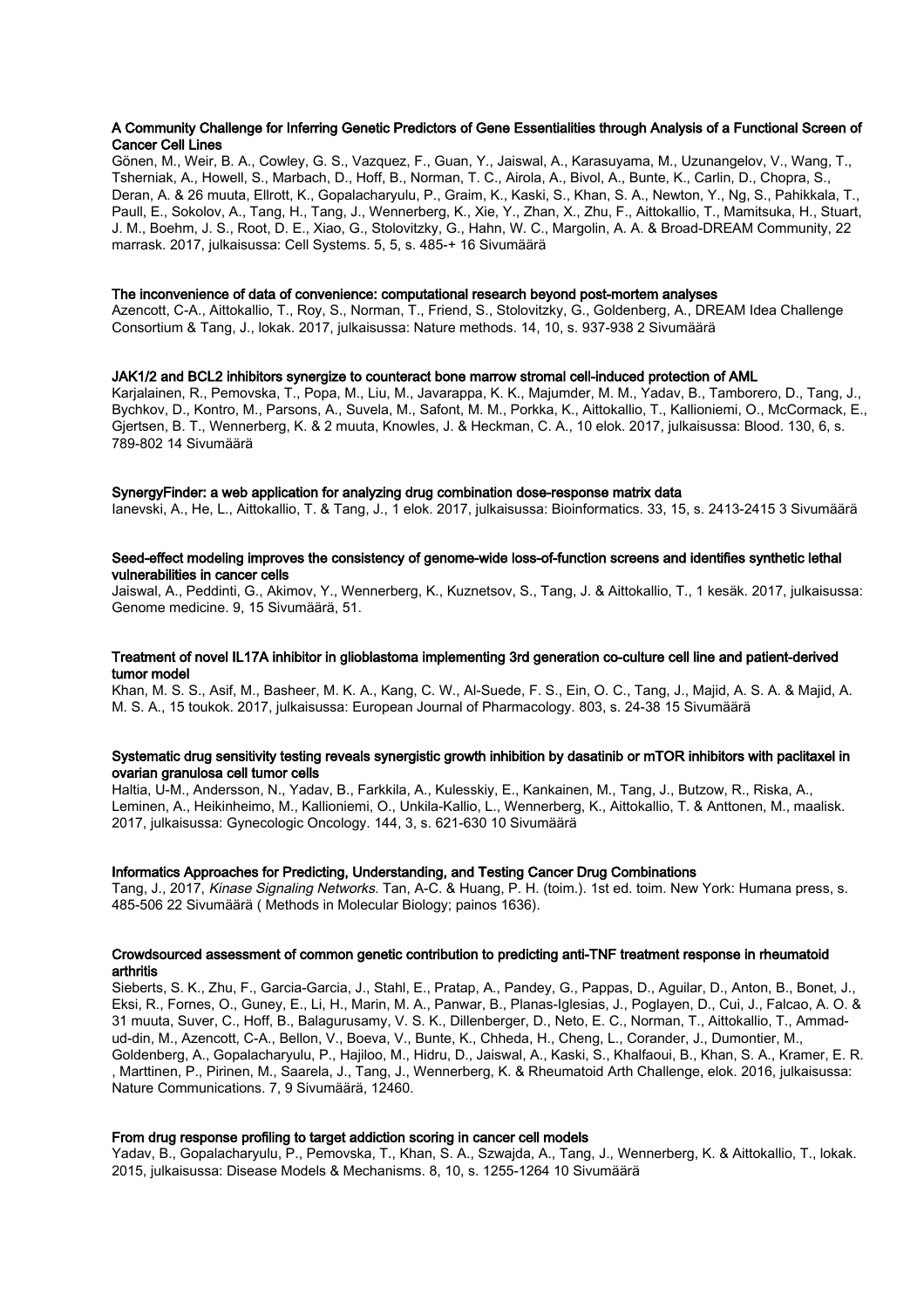#### What is synergy? The Saariselka agreement revisited

Tang, J., Wennerberg, K. & Aittokallio, T., 1 syysk. 2015, julkaisussa: Frontiers in Pharmacology. 6, 5 Sivumäärä, 181.

#### Systematic Mapping of Kinase Addiction Combinations in Breast Cancer Cells by Integrating Drug Sensitivity and Selectivity Profiles

Szwajda, A., Gautam, P., Karhinen, L., Jha, S. K., Saarela, J., Shakyawar, S., Turunen, L., Yadav, B., Tang, J., Wennerberg, K. & Aittokallio, T., 20 elok. 2015, julkaisussa: Chemistry & Biology. 22, 8, s. 1144-1155 12 Sivumäärä

## TIMMA-R: an R package for predicting synergistic multi-targeted drug combinations in cancer cell lines or patient-derived samples

He, L., Wennerberg, K., Aittokallio, T. & Tang, J., 1 kesäk. 2015, julkaisussa: Bioinformatics. 31, 11, s. 1866-1868 3 Sivumäärä

#### A Bayesian Predictive Model for Clustering Data of Mixed Discrete and Continuous Type

Blomstedt, P., Tang, J., Xiong, J., Granlund, C. & Corander, J., maalisk. 2015, julkaisussa: IEEE Transactions on Pattern Analysis and Machine Intelligence. 37, 3, s. 489-498 10 Sivumäärä

#### Toward more realistic drug-target interaction predictions

Pahikkala, T., Airola, A., Pietila, S., Shakyawar, S., Szwajda, A., Tang, J. & Aittokallio, T., maalisk. 2015, julkaisussa: Briefings in Bioinformatics. 16, 2, s. 325-337 13 Sivumäärä

#### Network pharmacology applications to map the unexplored target space and therapeutic potential of natural products

Kibble, M., Saarinen, N., Tang, J., Wennerberg, K., Makela, S. & Aittokallio, T., 2015, julkaisussa: Natural Product Reports. 32, 8, s. 1249-1266 18 Sivumäärä

## Prediction of human population responses to toxic compounds by a collaborative competition

Eduati, F., Mangravite, L. M., Wang, T., Tang, H., Bare, J. C., Huang, R., Norman, T., Kellen, M., Menden, M. P., Yang, J., Zhan, X., Zhong, R., Xiao, G., Xia, M., Abdo, N., Kosyk, O., Friend, S., Dearry, A., Simeonov, A., Tice, R. R. & 100 muuta, Rusyn, I., Wright, F. A., Stolovitzky, G., Xie, Y., Saez-Rodriguez, J., Aittokallio, T., Alaimo, S., Amadoz, A., Ammad-ud-din, M., Azencott, C-A., Bacardit, J., Barron, P., Bernard, E., Beyer, A., Bin, S., van Bömmel, A., Borgwardt, K., Brys, A. M., Caffrey, B., Chang, J., Chang, J., Chheda, H., Christodoulou, E. G., Clément-Ziza, M., Cohen, T., Cowherd, M., Demeyer, S., Dopazo, J., Elhard, J. D., Falcao, A. O., Ferro, A., Friedenberg, D. A., Giugno, R., Gong, Y., Gorospe, J. W., Granville, C. A., Grimm, D., Heinig, M., Hernansaiz, R. D., Hintsanen, P., Hochreiter, S., Huang, L-C., Huska, M., Jaiswal, A., Jiao, Y., Kaski, S., Kaur, I., Khana, S. A., Klambauer, G., Krasnogor, N., Kuhn, M., Kursa, M. B., Kutum, R., Lazzarini, N., Lee, I., Leung, M. K. K., Lim, W. K., Liu, C., López, F. L., Mammana, A., Mayr, A., Michoel, T., Mongiovì, M., Moore, J. D., Mpindi, J-P., Narasimhan, R., Opiyo, S. O., Pandey, G., Peabody, A. L., Perner, J., Poso, A., Pulvirenti, A., Rawlik, K., Reinhardt, S., Riffle, C. G., Ruderfer, D., Sander, A. J., Savage, R. S., Scornet, E., Sebastian-Leon, P., Sharan, R., Simon-Gabriel, C. J., Stoven, V., Sun, J., Tang, J., Teixeira, A. L., Tenesa, A., Vert, J-P., Vingron, M., Walter, T., Wennerberg, K., Whalen, S., Wiśniewska, Z., Wu, Y., Xu, H., Zhang, S., Zhao, J., Zheng, W. J., Ziwei, D. & Collaboration, T. NIEHS-NCATS-UNC. DREAM. T., 2015, julkaisussa: Nature Biotechnology. 33, 9, s. 933-940 8 Sivumäärä

#### Searching for Drug Synergy in Complex Dose–Response Landscapes Using an Interaction Potency Model

Yadav, B., Wennerberg, K., Aittokallio, T. & Tang, J., 2015, julkaisussa: Computational and Structural Biotechnology Journal. 13, s. 504 - 513 10 Sivumäärä

Making Sense of Large-Scale Kinase Inhibitor Bioactivity Data Sets: A Comparative and Integrative Analysis Tang, J., Szwajda, A., Shakyawar, S., Xu, T., Hintsanen, P., Wennerberg, K. & Aittokallio, T., maalisk. 2014, julkaisussa: Journal of Chemical Information and Modeling. 54, 3, s. 735-743 9 Sivumäärä

#### Network Pharmacology Strategies Toward Multi-Target Anticancer Therapies: From Computational Models to Experimental Design Principles

Tang, J. & Aittokallio, T., tammik. 2014, julkaisussa: Current Pharmaceutical Design. 20, 1, s. 23-36 14 Sivumäärä

Target Inhibition Networks: Predicting Selective Combinations of Druggable Targets to Block Cancer Survival Pathways Tang, J., Karhinen, L., Xu, T., Szwajda, A., Yadav, B., Wennerberg, K. & Aittokallio, T., syysk. 2013, julkaisussa: PLoS Computational Biology. 9, 9, s. Article Number: e1003226 16 Sivumäärä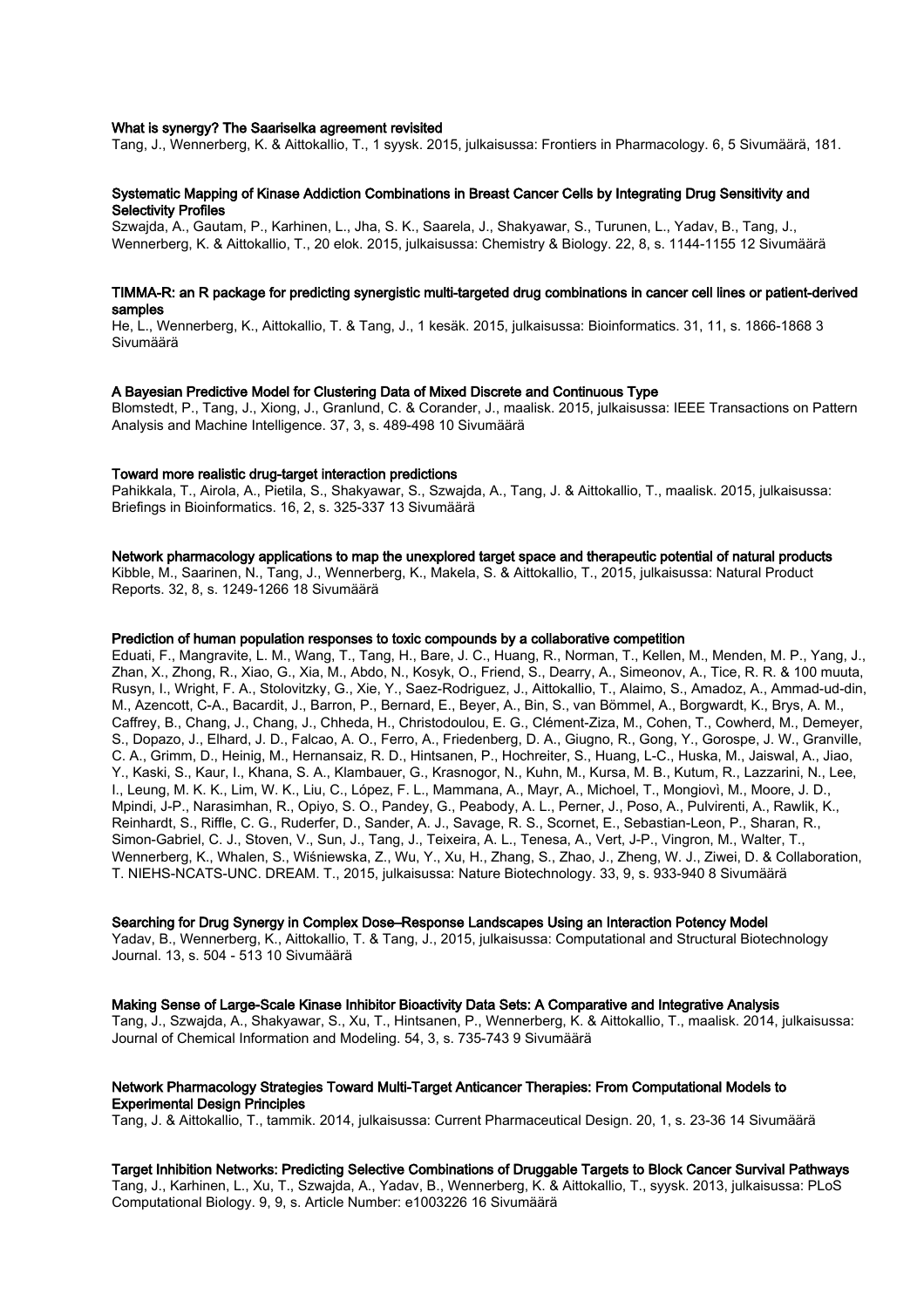#### Genomic, Transcriptomic, and Lipidomic Profiling Highlights the Role of Inflammation in Individuals With Low High-density Lipoprotein Cholesterol

Laurila, P-P., Surakka, I., Sarin, A-P., Yetukuri, L., Hyotylainen, T., Söderlund, S., Naukkarinen, J., Tang, J., Kettunen, J., Mirel, D. B., Soronen, J., Lehtimaki, T., Ruokonen, A., Ehnholm, C., Eriksson, J. G., Salomaa, V., Jula, A., Raitakari, O. T., Jarvelin, M-R., Palotie, A. & 5 muuta, Palotie, L., Oresic, M., Jauhiainen, M., Taskinen, M-R. & Ripatti, S., huhtik. 2013, julkaisussa: Arteriosclerosis, Thrombosis, and Vascular Biology. 33, 4, s. 847-U510 39 Sivumäärä

## Phospholipids and insulin resistance in psychosis: a lipidomics study of twin pairs discordant for schizophrenia

Oresic, M., Seppänen-Laakso, T., Sun, D., Tang, J., Therman, S., Viehman, R., Mustonen, U., van Erp, T. G. M., Hyötyläinen, T., Thompson, P., Toga, A. W., Huttunen, M. O., Suvisaari, J., Kaprio, J., Lönnqvist, J. & Cannon, T. D., 2012 , julkaisussa: Genome medicine. 4, 1, 11 Sivumäärä

## Association of Lipidome Remodeling in the Adipocyte Membrane with Acquired Obesity in Humans

Pietiläinen, K. H., Rog, T., Seppanen-Laakso, T., Virtue, S., Gopalacharyulu, P., Tang, J., Rodriguez-Cuenca, S., Maciejewski, A., Naukkarinen, J., Ruskeepaa, A-L., Niemela, P. S., Yetukuri, L., Tan, C. Y., Velagapudi, V., Castillo, S., Nygren, H., Hyotylainen, T., Rissanen, A., Kaprio, J., Yki-Järvinen, H. & 3 muuta, Vattulainen, I., Vidal-Puig, A. & Oresic, M., 2011, julkaisussa: PLoS Biology. 9, 6, s. - 14 Sivumäärä

#### Metabolome in schizophrenia and other psychotic disorders: a general population study.

Orešič, M., Tang, J., Seppänen-Laakso, T., Mattila, I., Saarni, S. E. M., Saarni, S. I., Lönnqvist, J., Sysiaho, M., Hyotylainen, T., Perala, J. & Suvisaari, J., 2011, julkaisussa: Genome medicine. 3, 19, 14 Sivumäärä

#### Bayesian clustering of fuzzy feature vectors using a quasi-likelihood approach

Marttinen, P., Tang, J., De Baets, B., Dawyndt, P. & Corander, J., 2009, julkaisussa: IEEE Transactions on Pattern Analysis and Machine Intelligence. 31, 1, s. 74-85 12 Sivumäärä

#### Hyper-Recombination, Diversity, and Antibiotic Resistance in Pneumococcus

Hanage, W. P., Fraser, C., Tang, J., Connor, T. R. & Corander, J., 2009, julkaisussa: Science. 324, 5933, s. 1454-1457 4 Sivumäärä

#### Identifying currents in the gene pool for bacterial populations using an integrative approach

Tang, J., Hanage, W., Fraser, C. & Corander, J., 2009, julkaisussa: PLoS Computational Biology. 5, 8, s. e1000455 18 Sivumäärä

Integrating post-genomic approaches as a strategy to advance our understanding of health and disease

Tang, J., Tan, C., Oresic, M. & Vidal-Puig, A., 2009, julkaisussa: Genome medicine. 1, 3, s. 35 1 Sivumäärä

## Enhanced Bayesian modelling in BAPS software for learning genetic structures of populations

Corander, J., Marttinen, P., Siren, J. & Tang, J., 2008, julkaisussa: BMC Bioinformatics. 9, 14 Sivumäärä

#### Bayesian analysis of population structure based on linked molecular information

Corander, J. & Tang, J., 2007, julkaisussa: Mathematical Biosciences. 205, 1, s. 19-31 13 Sivumäärä

## T-BAPS: A bayesian statistical tool for comparison of microbial communities using terminal-restriction fragment length polymorphism (T-RFLP) data

Tang, J., Tao, J., Urakawa, H. & Corander, J., 2007, julkaisussa: Statistical applications in genetics and molecular biology. 6, 1, s. Article 30 20 Sivumäärä

# Projektit

Cancer society of Finland - Individualized drug target combinations: prediction, testing and translation Tang, J., Aittokallio, T. & Wennerberg, K.  $01/01/2015 \rightarrow 31/12/2016$